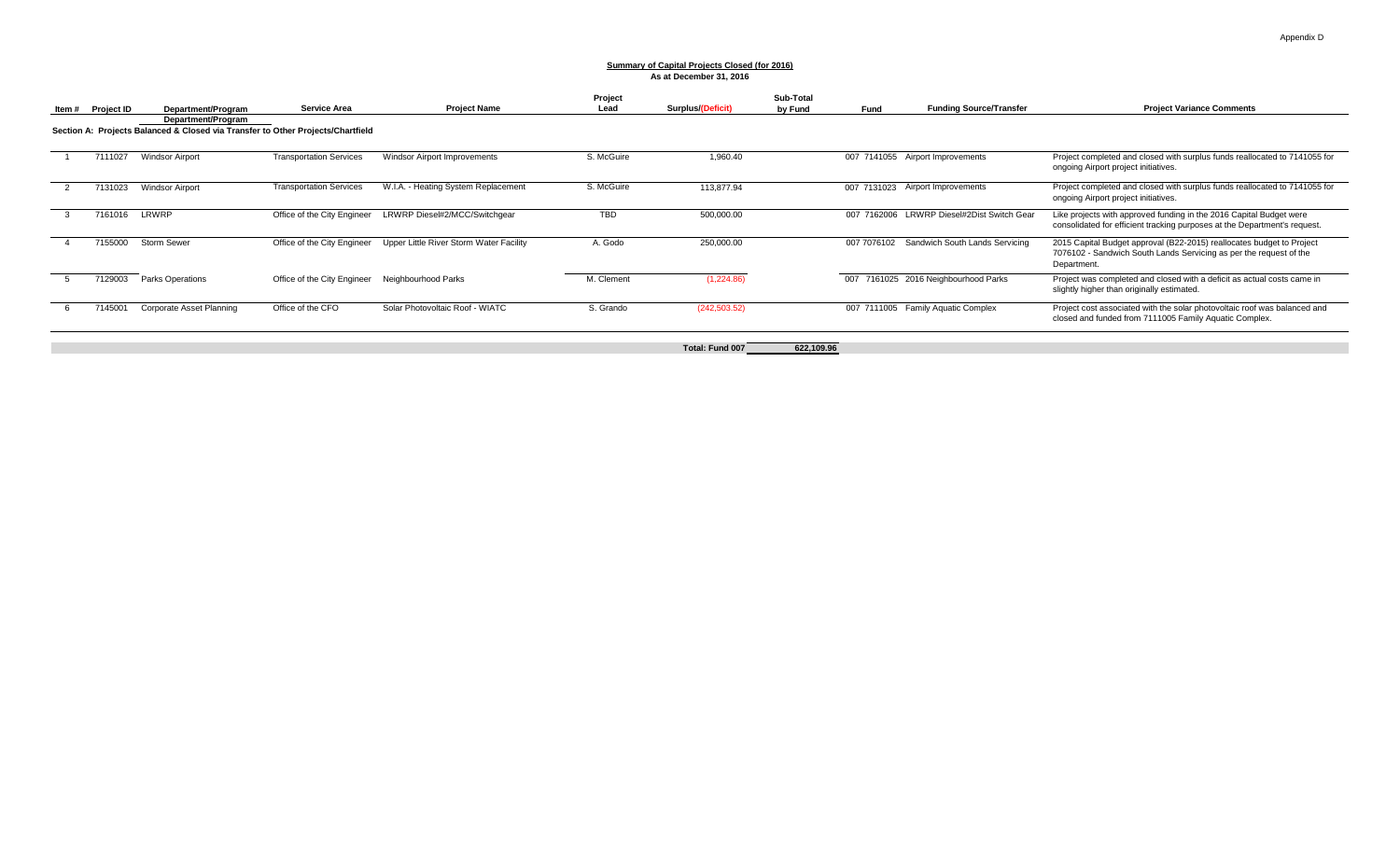## **Summary of Capital Projects Closed (for 2016) As at December 31, 2016**

|               | Item # Project ID | Department/Program                                                                  | <b>Service Area</b>                        | <b>Project Name</b>                                             | Project<br>Lead            | Surplus/(Deficit) | Sub-Total<br>by Fund   | Fund | <b>Funding Source/Transfer</b>      | <b>Project Variance Comments</b>                                                                                                                                                                                                                                                                                                                                                                                                                                               |
|---------------|-------------------|-------------------------------------------------------------------------------------|--------------------------------------------|-----------------------------------------------------------------|----------------------------|-------------------|------------------------|------|-------------------------------------|--------------------------------------------------------------------------------------------------------------------------------------------------------------------------------------------------------------------------------------------------------------------------------------------------------------------------------------------------------------------------------------------------------------------------------------------------------------------------------|
|               | Item # Project ID | Department/Program<br>Department/Program                                            | <b>Service Area</b>                        | <b>Project Name</b>                                             | Lead                       | Surplus/(Deficit) | by Fund                | Fund | <b>Funding Source/Transfer</b>      | <b>Project Variance Comments</b>                                                                                                                                                                                                                                                                                                                                                                                                                                               |
|               |                   | Section B: Projects Balanced & Closed via Transfer to/from Original Funding Sources |                                            |                                                                 |                            |                   |                        |      |                                     |                                                                                                                                                                                                                                                                                                                                                                                                                                                                                |
|               | 7142006           | <b>Transit Windsor</b>                                                              | <b>Transportation Services</b>             | TW Service Improvement - 2013 Enhanced<br>Plan                  | P. Delmore                 | 0.00              |                        | 027  | <b>Transit Windsor Operations</b>   | Project was completed with no variance and closed per Department's request.                                                                                                                                                                                                                                                                                                                                                                                                    |
| 2             | 7131022           | <b>Transit Windsor</b>                                                              | <b>Transportation Services</b>             | <b>TW Fleet Maintenance</b>                                     | T. Houad                   | 0.00              | 0.00                   | 027  | <b>Transit Windsor Operations</b>   | Project was completed with no variance and closed per Department's request.                                                                                                                                                                                                                                                                                                                                                                                                    |
| $\mathcal{R}$ | 7161035           | <b>Fleet Operations</b>                                                             |                                            | Office of the City Engineer Purchase Additional Fleet Equipment | A. Marazita                | (2, 190.76)       | (2, 190.76)            | 128  | Dev Chg - PW/Build/Equip/Fleet      | Project was completed and closed at the request of the Department with a<br>deficit as actual costs came in slightly higher than originally estimated.                                                                                                                                                                                                                                                                                                                         |
|               | 7141037           | <b>Pollution Control</b>                                                            | Office of the City Engineer                | <b>LRWRP BAF Value Replacement</b>                              | J. Guidolin/<br>S. Mannina | 0.00              |                        | 131  | West Windsor Poll, Ctrl, Plant      | Project closed at the request of the Department. 2016 Budget approval of<br>\$250,000 of which \$200,000 was transferred to Fund 131 and \$50,000<br>transferred to 7169002 - LRWRP General Repair Costs as per CR242/2016 -<br>R18175 as, "Project did not incur any spending to date. In consideration of the<br>deteriorating financial position of the Pollution Control reserves, it was<br>determined that the funding should be utilized for higher priority projects". |
|               | 7091009           | <b>Pollution Control</b>                                                            |                                            | Office of the City Engineer LRWRP - Annual Repair Costs         | J. Renaud                  | (363, 509.32)     | (363, 509.32)          | 131  | West Windsor Poll. Ctrl. Plant      | Project completed and closed at the request of the Department. Project was<br>completed with a deficit not budgeted but was mitigated from the original<br>funding source.                                                                                                                                                                                                                                                                                                     |
|               | 7105001           | <b>Environmental Service</b>                                                        | Office of the City Engineer                | <b>Waste/Recycling Transition Costs</b>                         | M. Winterton               | (0.12)            | (0.12)                 | 139  | <b>Budget Stabilization Reserve</b> | Project completed and closed at the request of the Department. Project was<br>funded from the 2016 Operating budget BSR. Deficit of \$0.12 was funded<br>through the closeout Dept ID # 0123550.                                                                                                                                                                                                                                                                               |
|               | 7091011           | Engineering                                                                         |                                            | Office of the City Engineer Little River PCP Repair Costs       | E. Valdez                  | 676,464.85        |                        | 132  | Little River PCP                    | At the request of the Department the project has been closed and the surplus<br>funds transferred back to the original funding source.                                                                                                                                                                                                                                                                                                                                         |
| q             |                   | 7141031 Pollution Control                                                           |                                            | Office of the City Engineer W.A.S. Volume Reduction Facility    | J. Guidolin/<br>S. Mannina | 0.00              |                        | 132  | <b>Little River PCP</b>             | Project closed at the request of the Department. 2016 Budget of \$300,000<br>was transferred back to Fund 132 as per CR242/2016 - R18175 as, "Project<br>did not incur any spending to date. In consideration of the deteriorating<br>financial position of the Pollution Control reserves, it was determined that the<br>funding should be utilized for higher priority projects".                                                                                            |
|               |                   |                                                                                     |                                            |                                                                 |                            |                   | 676,464.85             |      |                                     |                                                                                                                                                                                                                                                                                                                                                                                                                                                                                |
| 10            |                   | 7091010 Engineering                                                                 |                                            | Office of the City Engineer Pumping Stations Repair Costs       | S. Mannina                 | 785,633.98        |                        | 133  | <b>Pumping Stations</b>             | Project completed and closed at the request of the Department. Costs came in<br>lower than estimated resulting in a surplus which has been transferred back to<br>the original funding source.                                                                                                                                                                                                                                                                                 |
| 11            | 7103004           | Sewer Rehab.                                                                        | Office of the City Engineer                | Belle Isle View - Edgar/Tranby                                  | T. Frickey                 | 114.114.85        | 785,633.98             | 153  | Sanitary Sewer Surcharge            | Project completed and closed at the request of the Department. Costs came in<br>lower than estimated resulting in a surplus which has been transferred back to<br>the original funding source.                                                                                                                                                                                                                                                                                 |
| 14            | 7121013           | Fire and Rescue                                                                     | Office of the City Solicitor               | <b>Heavy Hydraulics Replacement</b>                             | S. Laforet                 | 2.277.43          | 114,114.85<br>2,277.43 | 160  | Capital Expenditure Reserve         | Project completed and closed at the request of the Department. Project's<br>budget was the best estimate at the time of approval. After all expenses were<br>incurred a small surplus was achieved which was transferred back to the<br>original funding source F160.                                                                                                                                                                                                          |
| 16            |                   | 7111025 Fleet Operations                                                            |                                            | Office of the City Engineer 2011 Fire Truck Replacement         | S. Laforet                 | 116,468.86        | 116.468.86             | 163  | Fire Major Equipment                | At the request of the Department the project has been closed and the surplus<br>funds transferred back to the original funding source. Actual costs came in<br>slightly lower than originally estimated.                                                                                                                                                                                                                                                                       |
| 17            | 7042039           | Huron Lodge                                                                         | <b>Community Development</b><br>and Health | Huron Lodge Annual Capital Requirements                         | M. Bateman                 | 2.042.97          |                        | 169  | Pay as you go - Capital Reserve     | Project completed and closed at the request of the Department. Costs came in<br>lower than estimated resulting in a surplus which has been transferred back to<br>the original funding source F169.                                                                                                                                                                                                                                                                            |
| 19            | 7151008           | <b>Transit Windsor</b>                                                              | <b>Transportation Services</b>             | 2015 Handi-Transit Bus Acquisition                              | T. Houad                   | 25.634.47         |                        | 169  | Pay as you go - Capital Reserve     | Project completed and closed at the request of the Department. Metro Link<br>came in with lower costs than were estimated resulting in a surplus which has<br>been transferred back to the original funding source F169.                                                                                                                                                                                                                                                       |